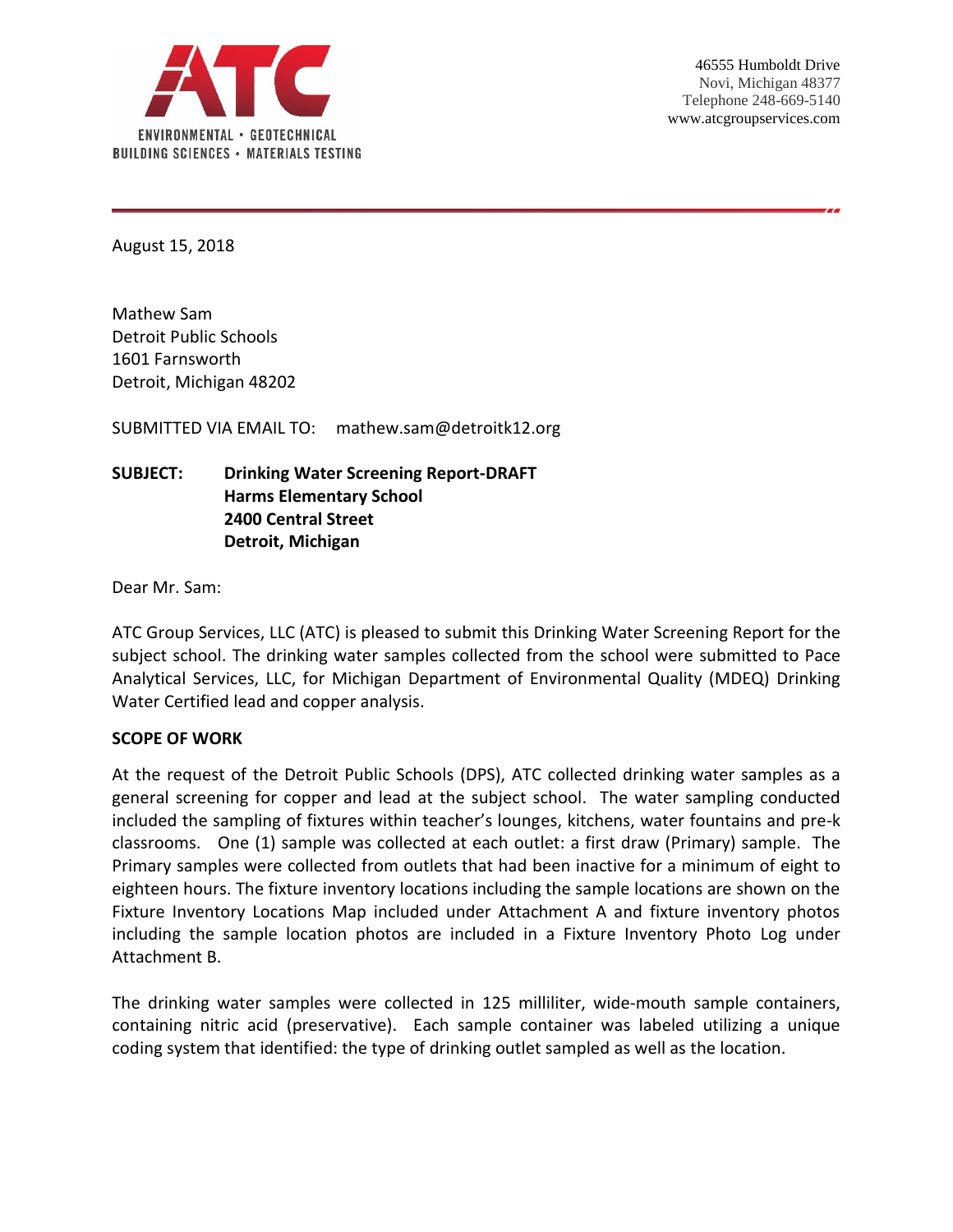

The samples were transported under chain of custody to Pace Analytical Services, LLC, located at 5560 Corporate Exchange Ct. SE Grand Rapids, MI for MDEQ drinking water certified lead and copper analysis, using analytical method EPA 200.8 rev 5.4.

## **FINDINGS**

Analytical results indicate that none of the samples analyzed were above the EPA recommended limits of 15 micrograms per liter (ug/L) for lead. None of the samples analyzed were above the EPA recommended limits of 1300 micrograms per liter (ug/L) for copper. The table below summarizes the analytical results for the samples submitted. The laboratory analytical reports and chain of custody are provided in Attachment C.

| Sample Number    | Location                                    | Description                       | <b>Total Lead</b><br>(ug/l) | <b>Total Copper</b><br>(ug/l) |
|------------------|---------------------------------------------|-----------------------------------|-----------------------------|-------------------------------|
| 3-Hall@303-B-1   | Hall left of room 303                       | <b>Bubbler</b>                    | 5.2 $\frac{1}{2}$ L         | 139 ug/L                      |
| 3-Hall@303-DWF-2 | Hall left of room 303                       | <b>Drinking Water</b><br>Fountain | $<$ 1.0 ug/L                | $177 \text{ ug/L}$            |
| 3-Hall@302-B-3   | Hall right of room 302                      | <b>Bubbler - Left</b>             | $9.1 \text{ ug/L}$          | $8.3 \text{ ug/L}$            |
| 3-Hall@302-B-4   | Hall right of room 302                      | Bubbler - Right                   | $9.6 \text{ ug/L}$          | $6.7$ ug/L                    |
| 2-Hall@202-B-6   | Hall right of room 202                      | <b>Bubbler - Left</b>             | $2.3 \text{ ug/L}$          | $3.8 \text{ ug/L}$            |
| 2-Hall@202-B-7   | Hall right of room 202                      | <b>Bubbler - Right</b>            | $2.7 \text{ ug/L}$          | 176 ug/L                      |
| 2-Hall@203-B-8   | Hall left of room 203                       | <b>Bubbler</b>                    | 5.2 $\frac{1}{2}$ L         | $119 \text{ ug/L}$            |
| 2-Hall@203-DWF-9 | Hall left of room 203                       | <b>Drinking Water</b><br>Fountain | $<$ 1.0 ug/L                | 66.2 ug/L                     |
| 1-Hall@105-B-10  | Hall right of room 105,<br>bottom of stairs | <b>Bubbler - Left</b>             | $2.4 \text{ ug/L}$          | $23.2$ ug/L                   |

# Table 1 – Water Testing Results (August 13, 2018)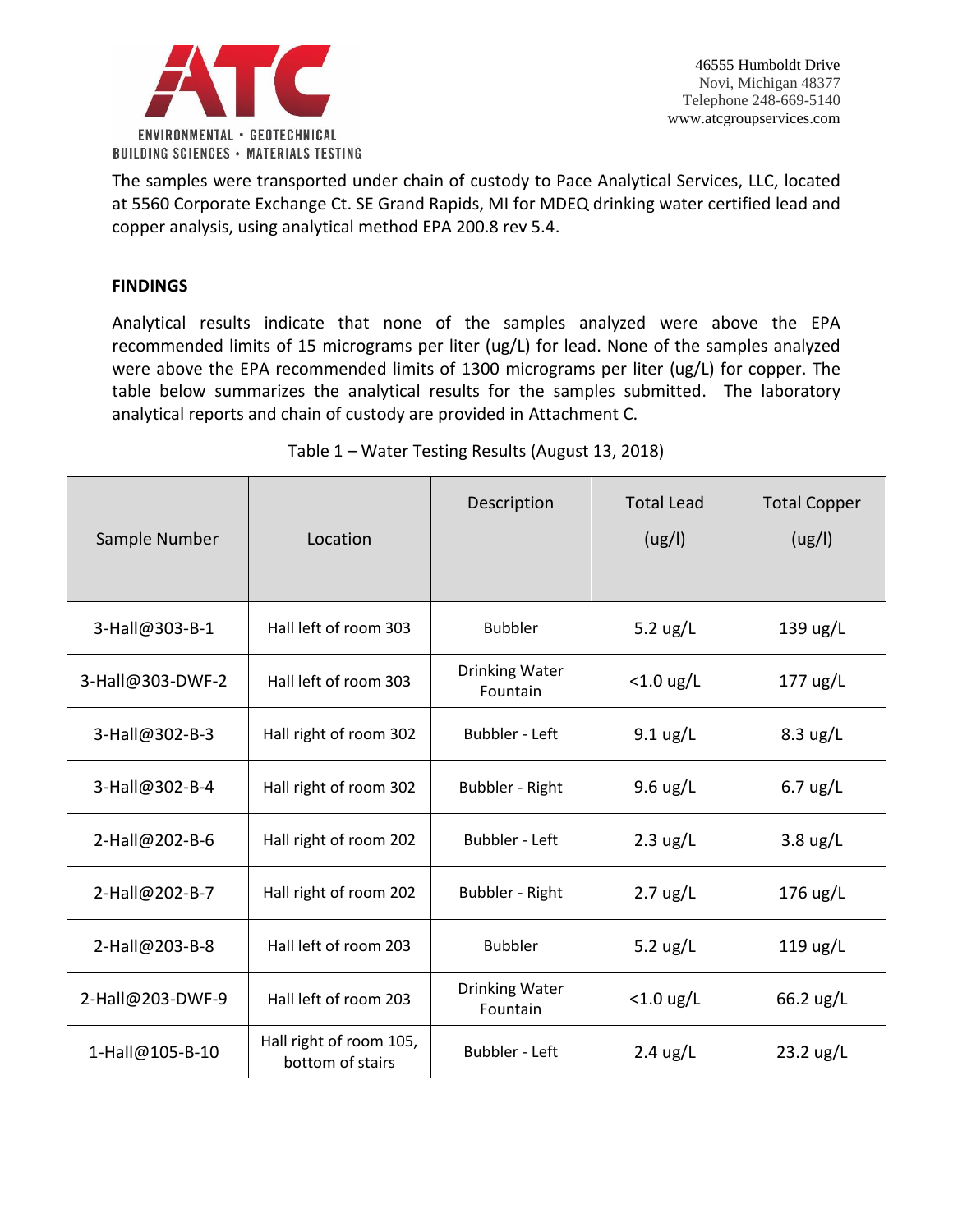

| Sample Number    | Location                                     | Description     | <b>Total Lead</b><br>(ug/l) | <b>Total Copper</b><br>(ug/l) |
|------------------|----------------------------------------------|-----------------|-----------------------------|-------------------------------|
| 1-Hall@105-B-11  | Hall right of room 105,<br>bottom of stairs  | Bubbler - Right | $3.1 \text{ ug/L}$          | $11.5 \text{ ug/L}$           |
| 1-Hall@106-B-12  | Hall left of room 106,<br>left of door/stair | Bubbler - Left  | $1.4 \text{ ug/L}$          | $227 \text{ ug/L}$            |
| 1-Hall@106-B-13  | Hall left of room 106,<br>left of door/stair | Bubbler - Right | $<$ 1.0 ug/L                | $199 \text{ ug/L}$            |
| 1-Hall@106-KF-14 | Hall left of room 106                        | Kitchen Faucet  | $3.0 \text{ ug/L}$          | 71.8 ug/L                     |

### Key: NA - Not Analyzed

ug/L- micrograms per liter /parts per billion (ppb)

Analysis of samples indicates that all samples were below the MCL for copper and lead. See recommendations below.

### **RECOMMENDATIONS**

For drinking water fixtures that exceed the MCL after the initial sampling, ATC recommends the following:

- 1. Implement a plan in accordance with MDEQ Guidance on Drinking Water Sampling for Lead and Copper, April, 2016 Version2; OR
- 2. Remove fixture from service.
- 3. Implement a flush plan for fixtures that exceed the MCL of the initial sample according to MDEQ Guidance and the EPA's 3T's for Reducing Lead in Drinking Water in Schools.

### **LIMITATIONS**

The sampling and analysis completed was: a preliminary screening for lead and copper only, to assess lead and copper concentrations (ug/L) at drinking water outlets in the school designated as high use by DPS, and may not be representative of all drinking water outlets within the school. If lead or copper concentrations were identified above their respective MCL's at any of the drinking water outlets tested, further review of the plumping system, fixtures affected, and